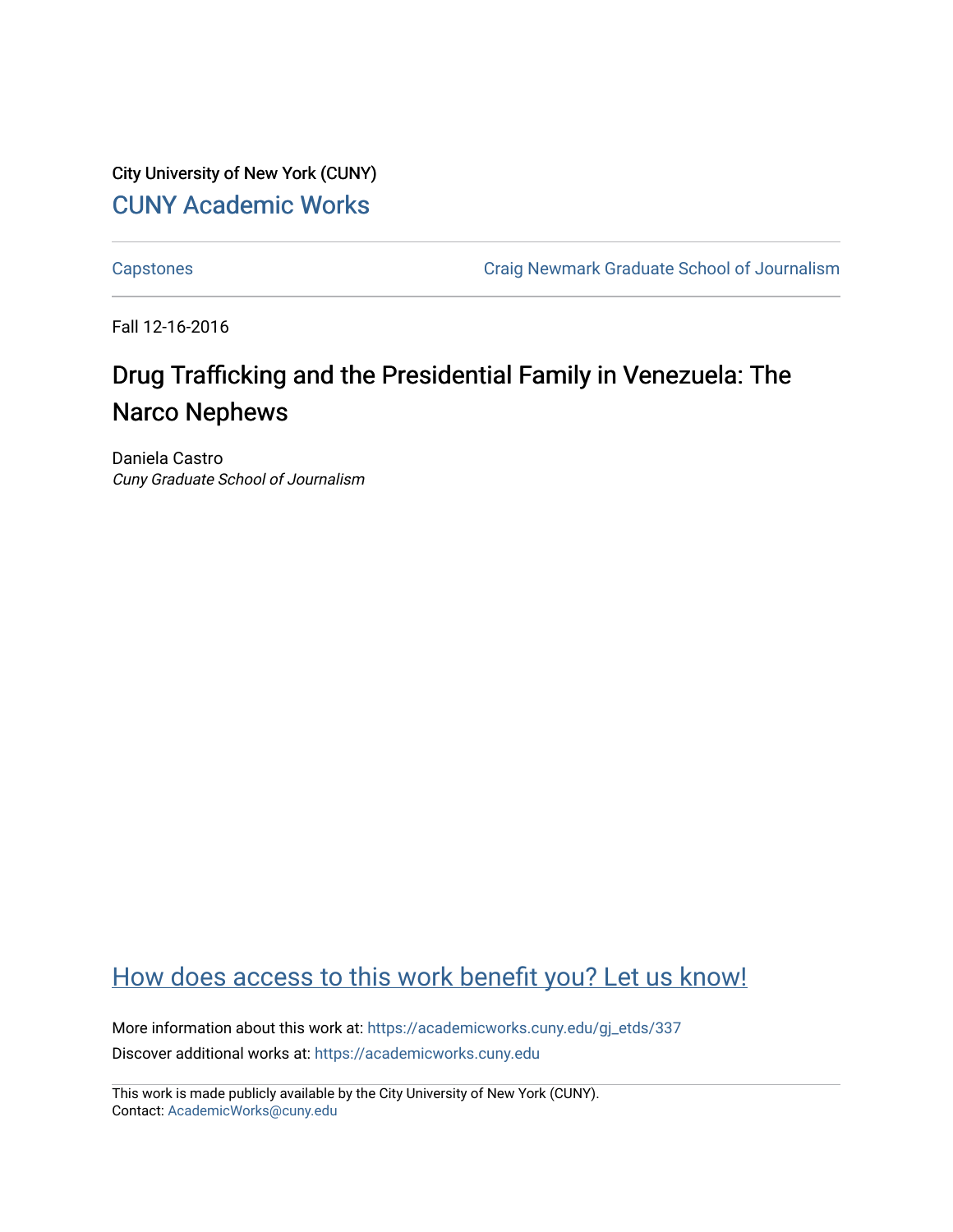At around 9:30 in the morning, two young men from a South American country enter a big wooden-wall room, from a side door. Today is the day of the verdict of their trial. They are shaved and well dressed.

Tall windows offer a unique view of New York City in a cold November day. In the back of the room are two rows of five wooden benches for the attendees, 16 seats on a platform to the right for the jury, and a big U.S flag stands in the left corner of the room. High ceilings and a green carpet completes the picture of a courtroom that seems to be taken from a Hollywood film.

The two men smile, greet their six attorneys—each one is represented by three lawyers from the two of the best law firms of the U.S (Boies, Schiller & Flexner and Sidley Austin LLP) — and take a seat.

"You never see this," says Elizabeth Williams, courtroom artist for more than 30 years. "You see federal defenders representing these people... generally (...) I mean unless these people have money and these two have access to money."

Minutes later, the judge, a white-haired man wearing a black gown enters the courtroom. One of the defendants bows his head, mutters a prayer and crosses himself.

The two men are Efrain Antonio Campo Flores, 30, and Franqui Francisco Flores de Freitas, 31. They are charged of conspiring to import hundreds of kilograms of cocaine into the U.S through the presidential hangar at the Simon Bolivar International Airport in Venezuela.

Campo and Flores are the nephews of Nicolas Maduro, President of Venezuela, and Cilia Flores, the First Lady.

#### **CHAPTER ONE: INTRODUCTION**

"They live in a country  $(...)$  where the murder rate is about a hundred times what the murder rate is in New York. People just die," said Campo's defense attorney Randall Jackson in his closing statements to a jury on November 17. "It is a fact that Mr. Campo and Mr. Flores did have bodyguards at different points. They were provided to them because the State provided bodyguards to everyone who is family members of the president and that's because of the risk of being kidnapped is so high that you have to be insane to walk around Caracas without some protection (...) In Venezuela people are around guns."

An explosive combination of political turmoil, a deep economic crisis and critical security situation has Venezuela on the verge of collapse.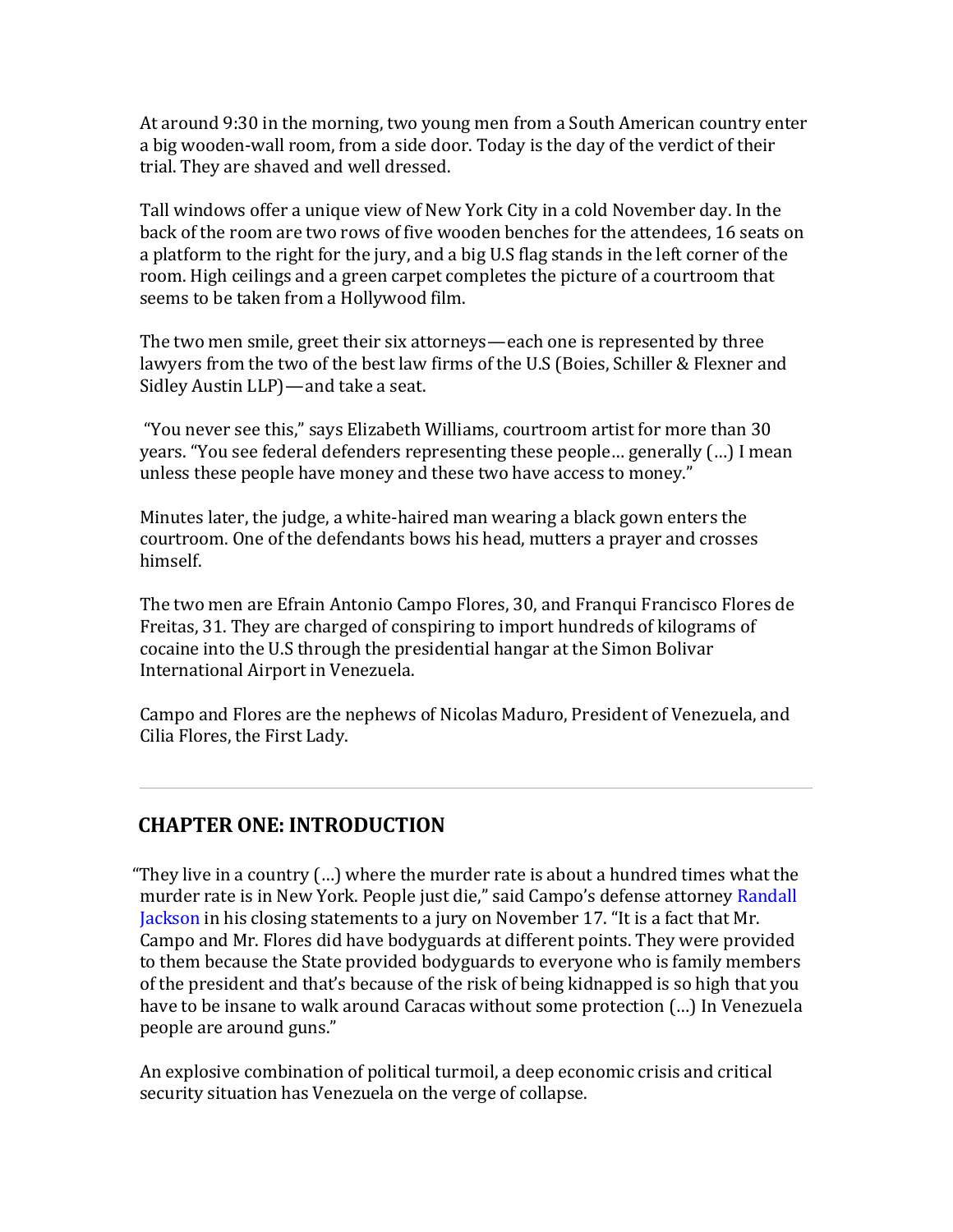Despite the alarming situation in the country, not everyone is doing so bad, especially those close to the ruling power. Ferraris, access to private aircrafts and bodyguards are only some of the privileges that only few can get access to in this impoverished South American nation.

Venezuela is located in the northern coast of South America. It has been ruled under what is known as socialism of the 21st century, for more than a decade when late president Hugo Chavez came to power in 1999. When he died in March 2013, his Vice President Nicolas Maduro temporarily assumed power, narrowly winning the presidential elections that were held a month later against the opposition candidate Henrique Capriles.

In response to the country's crisis, opposition leaders have called for a referendum to remove Maduro from power while thousands of Venezuelans have taken to the streets demanding his resignation.

In order to call to anticipated presidential elections, the referendum would have to take place before January 10, which is not likely to happen any time soon as the Vatican-backed talks between the opposition and the government are deadlocked. News reports say that the government is trying to buy time to pass the January 10 deadline to either keep Maduro or the Chavismo in power until 2019, when new elections will take place.

Venezuela has the world's largest oil reserves, but a poor management and a sharply drop in the oil prices has hardly hit the economy. Food, medicine and electricity shortages, coupled with a 76 percent poverty rate and a triple-digit inflation rate the highest in the world—have exacerbated the already faltering and weak economy. The situation has turned into a real humanitarian catastrophe.

"The country has lost a lot of money because basically the economy can't develop." says Luis Cedeño, executive director of Paz Activa and the Observatorio de Delito Organizado. "There is not night economy, the businesses don't open, people don't go out." He also says that migration has also had an impact on the economy because there is a brain drain of middle-class professionals that are important for the country's development.

Venezuela is also one of the most dangerous places in the world, with a murder rate of 90 homicides per 100,000 inhabitants in 2015. The capital of the country, Caracas, ranks first in a list of the most violent cities in the world, with about 120 homicides per 100,000 inhabitants last year, according to figures published by the Citizen's Council for Public Security and Criminal Justice, a Mexican non-governmental organization.

"The regime promotes crime by action or omission and has definitely foster the germination of organized crime structures in all the levels," says Javier Ignacio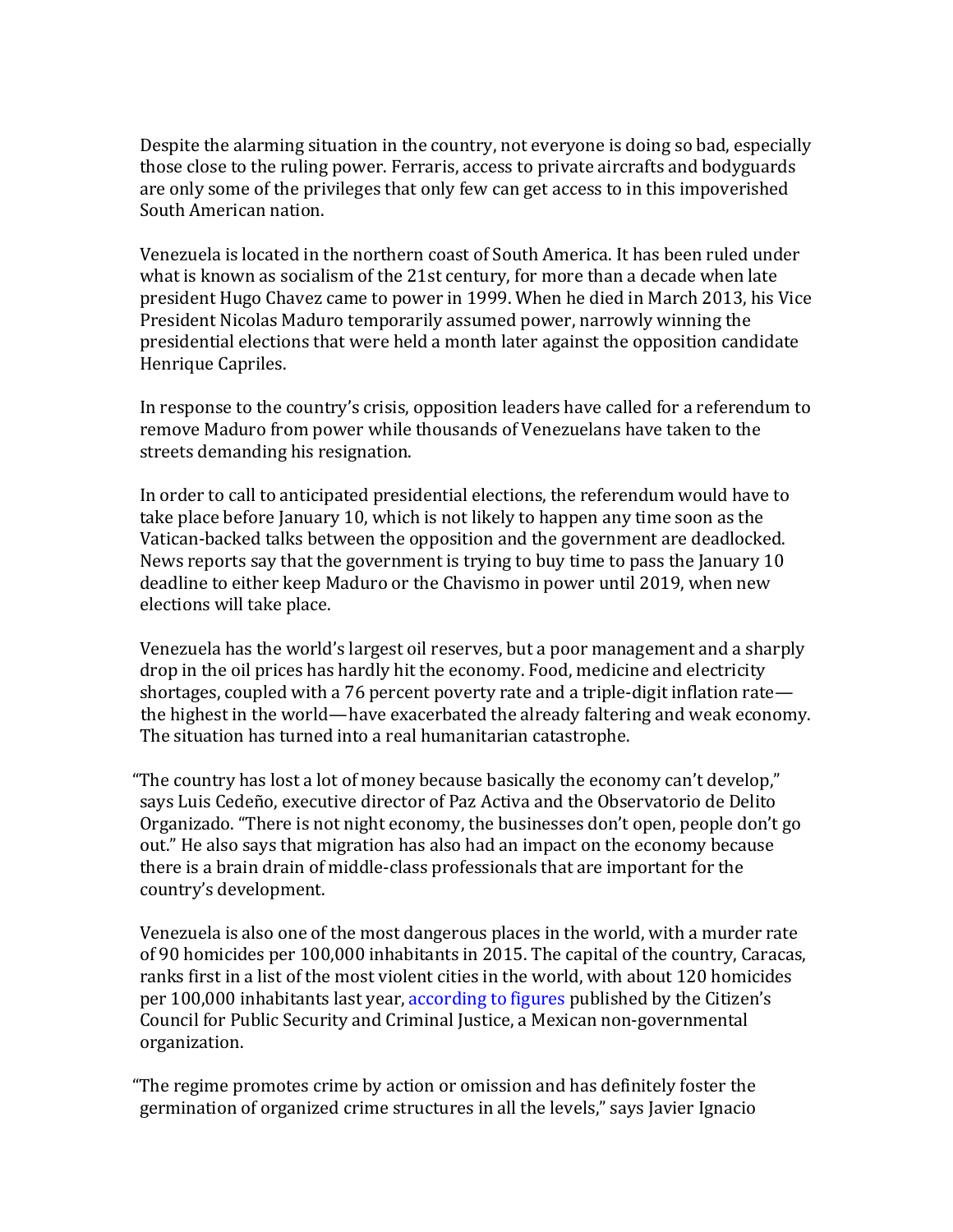Mayorca, member of the Observatorio Venezolano del Crimen Organizado and a journalist specialized in criminology.

Experts say that for the most part, violence in Venezuela is related to drug trafficking, with criminal bands involved in turf wars to control the business in specific areas.

Another worrisome trend is the use of military weapons, including rifles and grenades, by these criminal groups. Cedeño says the reason is the corruption within the armed forces who have the monopoly of the use of these weapons.

But there is more. Pervasive corruption—the country scores 17 (cero means highly corrupt) in the Transparency International index—and a lack of independence of the judicial system from the executive rounds up the dire panorama.

Corruption, impunity, a hard hit freedom of the press and a strategic geographic location are all elements that in this drug trafficking case come together to give a picture of what is happening in Venezuela, in a context of political, economic and social crisis.

# **CHAPTER TWO: DRUG TRAFFICKING AND THE POLITICAL POWER**

"Campo explains [to one of the  $DEA$ 's confidential sources, captured in an audio file] that it is important to be careful because a lot of people don't know that he, as a member of the presidential family, is involved in drug business," said Assistant U.S. Attorney Brendan F. Quigley's in the summation.

Over the last 17 years of socialist rule, Chavez and Maduro have turned a blind eye on the illegal activities of their allies, in order to remain in power at the expense of the country's security.

The result: The development and strengthening of a criminal and corrupted network involving high-ranking military and top government officials in the country.

More than a decade ago, the work of the U.S Drug Enforcement Administration (DEA) in the country had already started to uncover the involvement of the military and government officials in the drug trade, but its work became a rock in the shoe for Chavez's regime. This led to DEA's expulsion from Venezuela in 2005.

The Vice President at the time, José Vicente Rangel, told Mildred Camero, former judge and then president of CONACUID—Venezuela's Antinarcotics Office—(now ONA), to "stay away from that issue and to leave that people alone," when she presented him the latest report on drug trafficking in the country.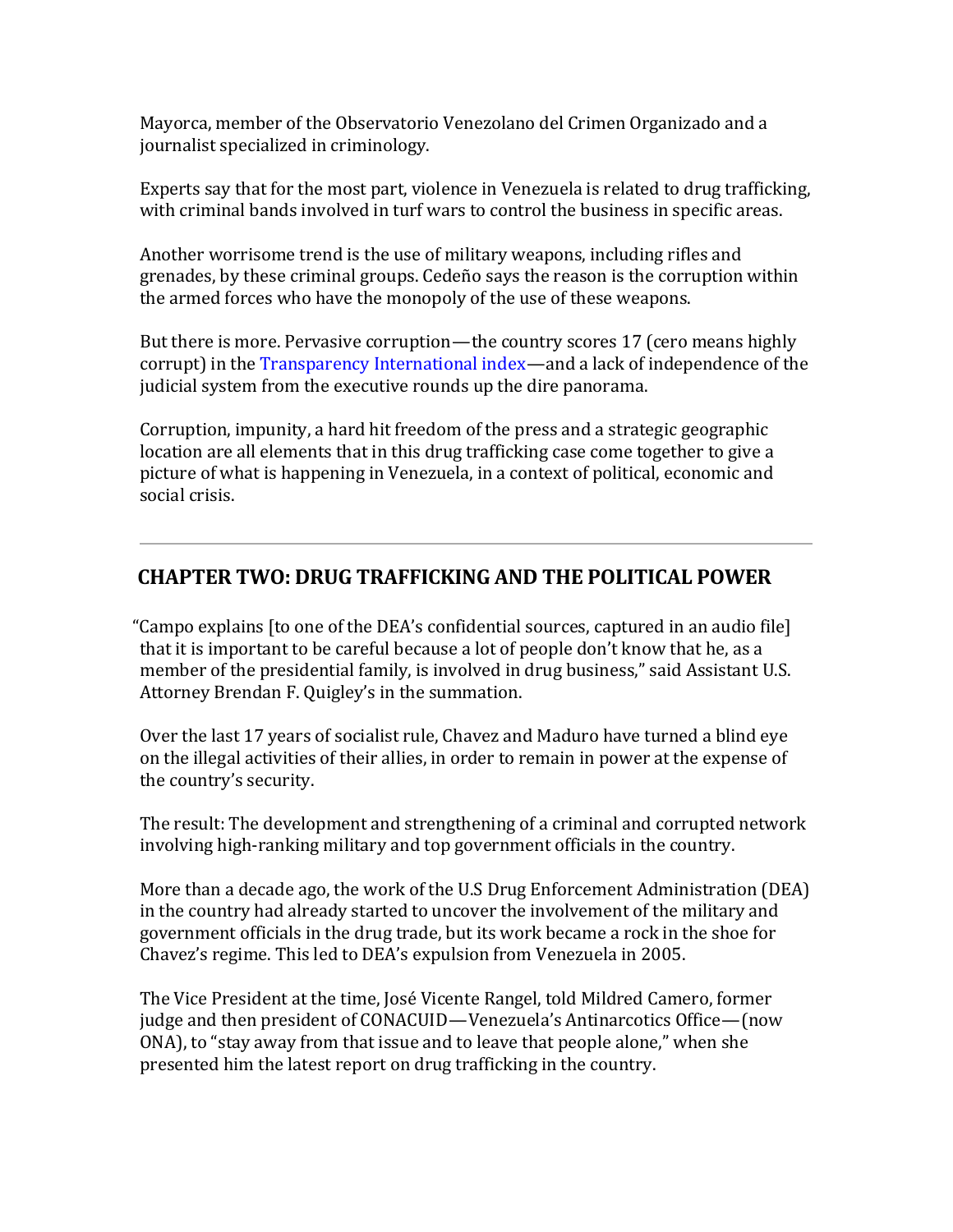The report revealed details of the activities that members of the Venezuelan Bolivarian National Guard (Guardia Nacional Bolivariana— $GN$ ) and the army were carrying out. She was later removed from the post.

Diosdado Cabello—often referred to as the country's "Number Two"— is a member of Venezuela's National Assembly and allegedly the person in control of the Armed Forces. He is currently under investigation on drug trafficking charges in the US.

The arrest of drug trafficker Walid Makled in 2010 in Colombia brought to light the names of politicians as well as police and military officers from the GN who were in his payroll. The role of the law enforcement officers was to facilitate the drug trade by protecting his drug shipments from *tumbes* and the routes through which the illegal loads would be transported.

Although both the U.S. and Venezuela had requested Makled's extradition, Colombia extradited him to Venezuela, where he is now in jail. Colombian President Juan Manuel Santos said at the time that he had given his word to Chavez that Makled would be extradited to Venezuela and that that country had requested his extradition long before the U.S.

In July 2014, Hugo "El Pollo" Carvajal Bernal, former director of the Military Intelligence Directorate (DGIM) was arrested in Aruba at the U.S request. Since 2008, he has been accused of assisting the Revolutionary Armed Forces of Colombia (FARC) and other Colombian criminals in their drug trafficking activities in Venezuela and of providing weapons to the FARC.

Maduro called the arrest a kidnapping and demanded his release. He had been appointed as Venezuela's Consul General in Aruba, six months before his arrest. Although the Dutch government—Aruba is part of the Kingdom of the Netherlands had not officially approved his post, he was released under claims of diplomatic immunity.

He flew back to Venezuela, where he is currently deputy of the National Assembly. But was declared "persona non grata" by Amsterdam.

In the most recent case of corruption, Maduro appointed Nestor Luis Reverol Torres, former General Director of the ONA and former commander of Venezuela's GN, as Interior and Justice minister.

The appointment came two days after the United States District Court in Brooklyn had unsealed an indictment charging Reverol with "participating in an international cocaine distribution conspiracy."

The involvement of military officers in the drug trade gradually increased throughout the years. Their participation went from charging a fee to let the drug shipments pass through Venezuela and protect the land, maritime and aerial routes,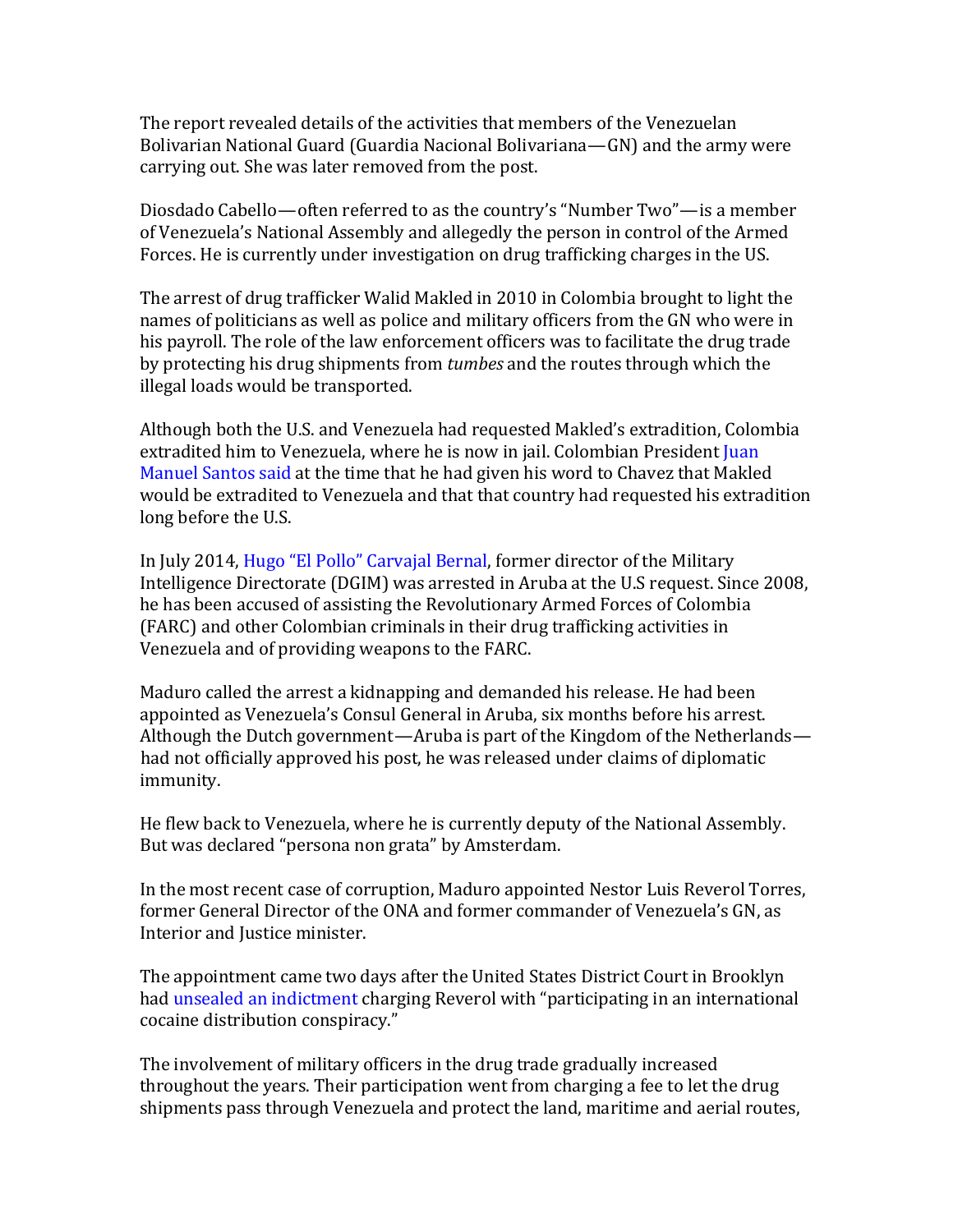to becoming the main players in the illegal business in the country, according to Camero.

Vassyly Kotosky Villarroel Ramirez, is a former Captain in the GN who "allegedly used official government vehicles to transport more than seven metric tons of cocaine from the Colombian border to various airports and seaports in Venezuela for ultimate importation into the United States," according to U.S court records.

He also provided protection to cocaine loads from Mexico that were smuggled from or into Venezuela's Maiquetia International Airport. He was captured in July 2015 in Venezuela.

The participation of Campo and Flores in a multimillion-dollar drug deal is only the tip of the iceberg of a corrupt and criminal network in the country.

# **CHAPTER THREE: "A WALL OF IMPUNITY"**

Under the socialist regime, corruption and impunity have reached levels not seen before, with the Venezuelan Supreme Court responding to the executive's interests.

Some Venezuelan military and government officials have open investigations in Florida and in New York on alleged drug trafficking and money laundering. Others are listed in the Specially Designated Nationals List of the Office of Foreign Assets Control (OFAC) of the US Department of the Treasury.

Yet, the judiciary in Venezuela has done little to investigate their cases and hold them accountable. They have been able to avoid prosecution in the country.

"The Attorney's Office has become a wall of impunity," says Mayorca.

The Public Ministry selects the cases to which apply the law, leaning in favor of the regime. Campo and Flores were well aware of that.

"The defendants thought they were above the law," said Assistant U.S. Attorney Brendan F. Quigley's in the summation on November 17, a day before the verdict. "They thought they could operate with impunity in Venezuela because of who they were and who they are related to."

Regarding the case of the nephews, Mayorca says that the silence from the Public Ministry has been absolute, amid the efforts of the National Assembly to open an investigation.

The National Assembly—controlled by a coalition of opposition parties after winning two-thirds in the December 2015 legislative elections—approved on a November 22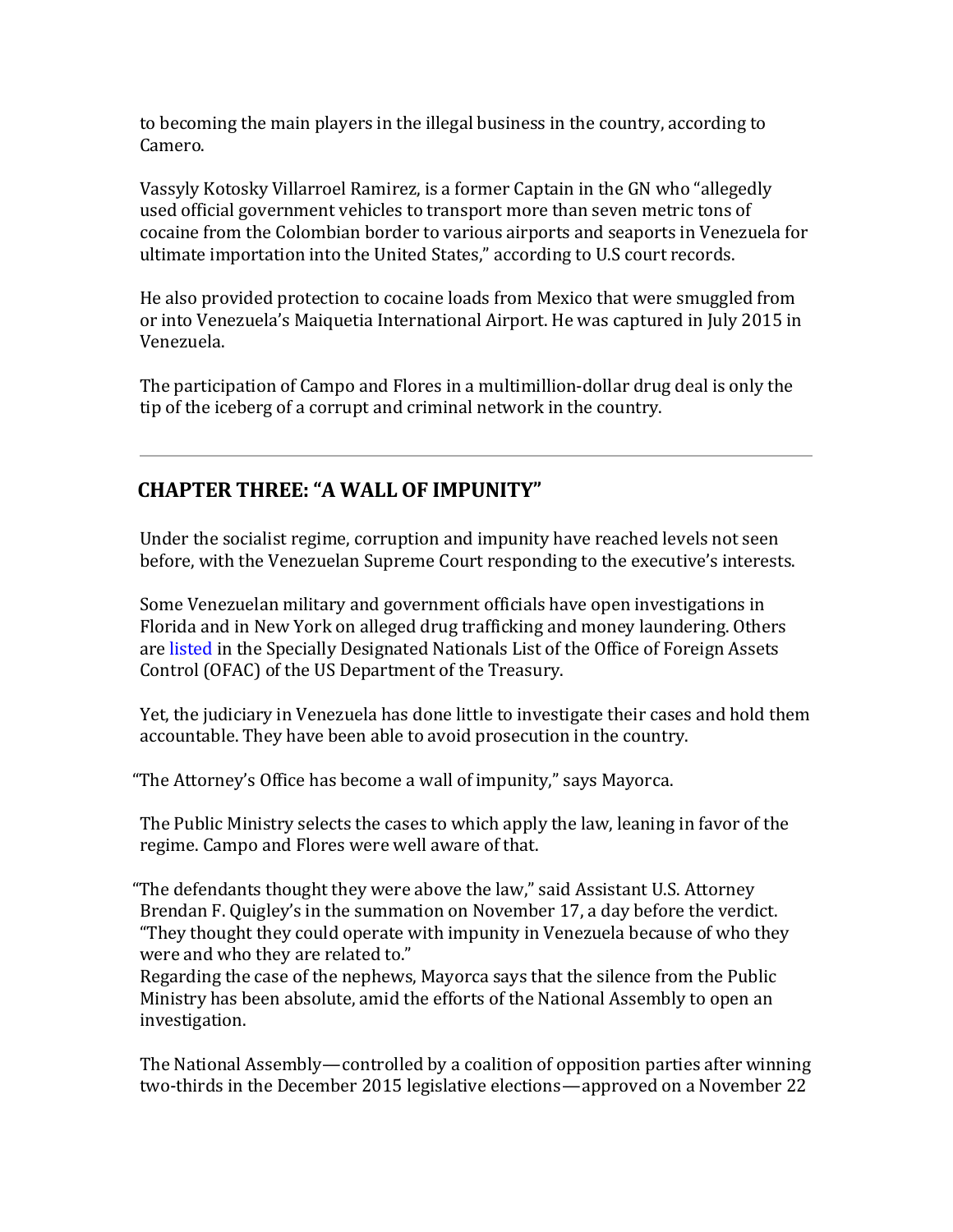plenary session, the establishment of a special commission to investigate influence peddling and abuse of power.

The commission, which was set up in early November, will send questionnaires to Cilia Flores and Diosdado Cabello, both mentioned in the recordings played in the trial of Campo and Flores, to know their versions on the nephews' case.

The drug trafficking case comes at a time when the opposition in Venezuela is promoting a referendum to oust Maduro and call for anticipated elections.

Maduro's popularity has dropped to the lowest levels since he came to power in 2013–78.5 percent of the survey respondents disapproves Maduro's tenure, according to a Datanálisis survey.

# **CHAPTER THREE: A SILENCED MEDIA**

In any regular democracy, the news of a criminal conviction involving the relatives of the presidential family would have captured the front page and headlines of all the national media. But not in Venezuela.

The coverage of the case of Campo and Flores by the official or pro-government media has been little or non-existent.

On November 18, Campo and Flores were found guilty on drug charges, around a year later of being arrested in Port-au-Prince, Haiti by the Haitian police.

The official media omitted one of the most relevant details of the story: The relationship of the defendants with the presidential couple.

In the last decade, freedom of speech has suffered from serious blows in Venezuela. Reporters without Borders ranks Venezuela 139th out of 180 countries in the most recent ranking on freedom of the press.

Around 80 percent of the traditional media is owned by the State or by government supporters including Globovision and Últimas Noticias.

The government has resorted to different strategies to silence the media and control the information that is published, including filing defamation lawsuits, intimidation, physical attacks, controlled newsprint supply and "antimedia rhetoric from the government," according to Freedom House, a nonprofit that focuses on free speech issues.

Between 2013 and 2015, 25 judicial proceedings were documented for informative and opinion reasons, of which 13 were reports for defamation and injury, according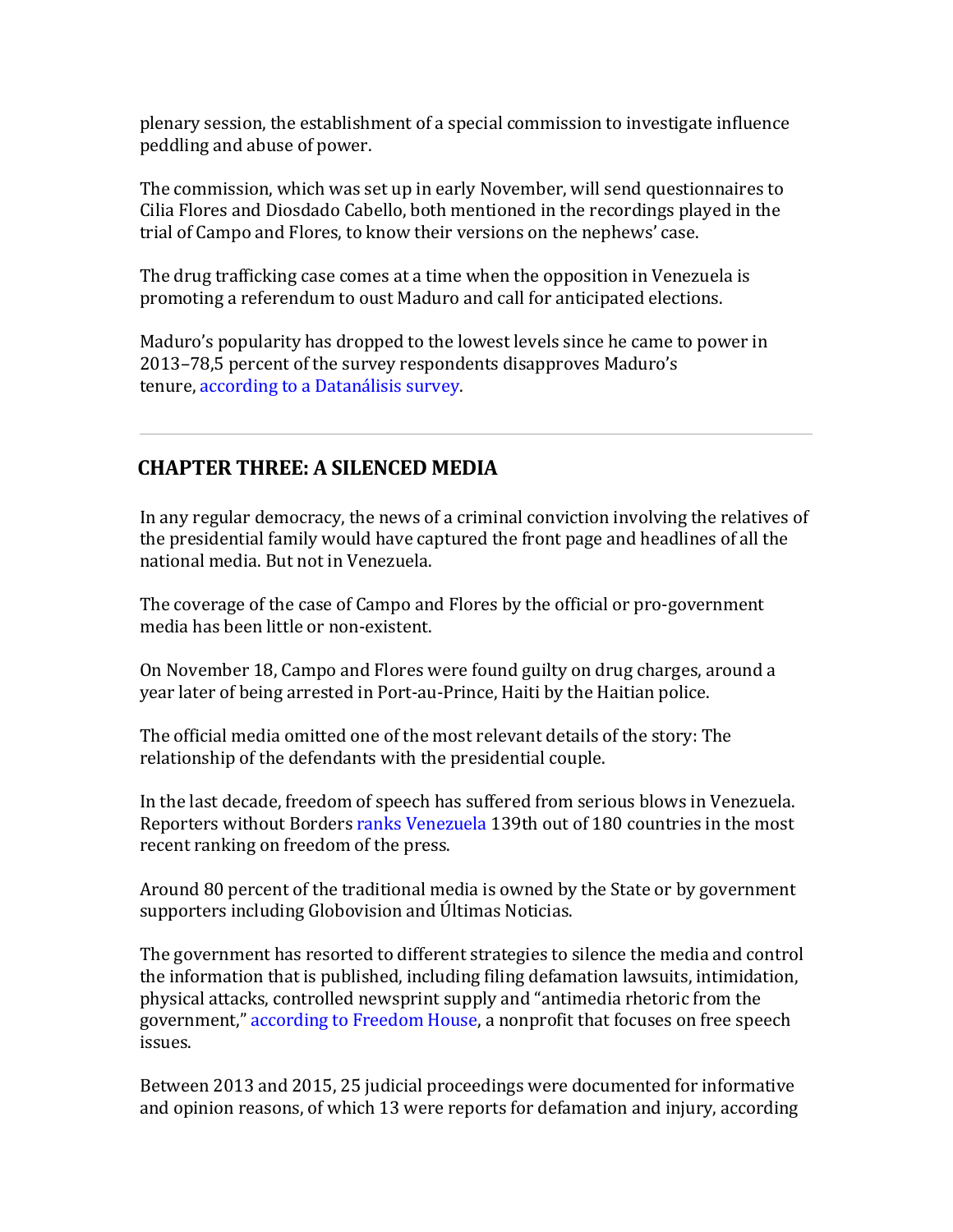to the Instituto Prensa y Sociedad (IPYS) Venezuela—an NGO that advocates for freedom of speech in the country.

In March, a criminal judge convicted the director of the Correo del Caroní newspaper, David Natera Febres, to four years in jail for covering a corruption case in 2013, reported IPYS. He was charged with defamation and injury.

The few independent media left in the country have moved to online platforms and social media, an area that so far was outside of the spectrum of the regime's control. But the regime is now aware of the impact it is having on the public opinion and civil unrest.

Andrés Eloy, director of CONATEL, the Venezuelan governmental entity that regulates, supervises, and controls the telecommunications in the country, set out in late November the need to regulate the use of social media.

"We can't allow that in this field reigns the violence and instigation," said Eloy in an interview. "Our society requires mechanisms and these will not be different from what other countries have done."

In a blow to online media, Braulio Jatar Alonso, director and editor of the news outlet Reporte Confidencial, was arrested by the Bolivarian National Intelligence Service (Servicio Bolivariano de Inteligencia—SEBIN) and charged on alleged money laundering, in early September. The arrest, however, came one day after the website covered a protest against Maduro in Isla Margarita.

A public consultation to establish the legal framework that will regulate the use of social media will start this month, according to Eloy.

#### **CHAPTER 4: A TRANSNATIONAL DRUG BUSINESS, BIG PLAYERS**

"You are going to learn a lot about drug trafficking in the Americas region, South America, Central America and the U.S," said Assistant U.S. Attorney Emil Bove in the opening of the trial on November 7. "You will learn that most of the cocaine in this region is provided around Colombia and that a lot of it is shipped north to Central America."

Carrying out an international drug trafficking operation requires a very detailed logistics plans and contacts in each of the countries along the route. Big players have become to dominate the lucrative business in the Latin American region.

In six meetings, in three different countries, Campo and Flores met with DEA's confidential sources, cooperating witnesses, and other drug traffickers from Colombia, Honduras and Mexico, to plan a multimillion dollar business, involving the shipment of hundreds of kilograms of cocaine into the U.S.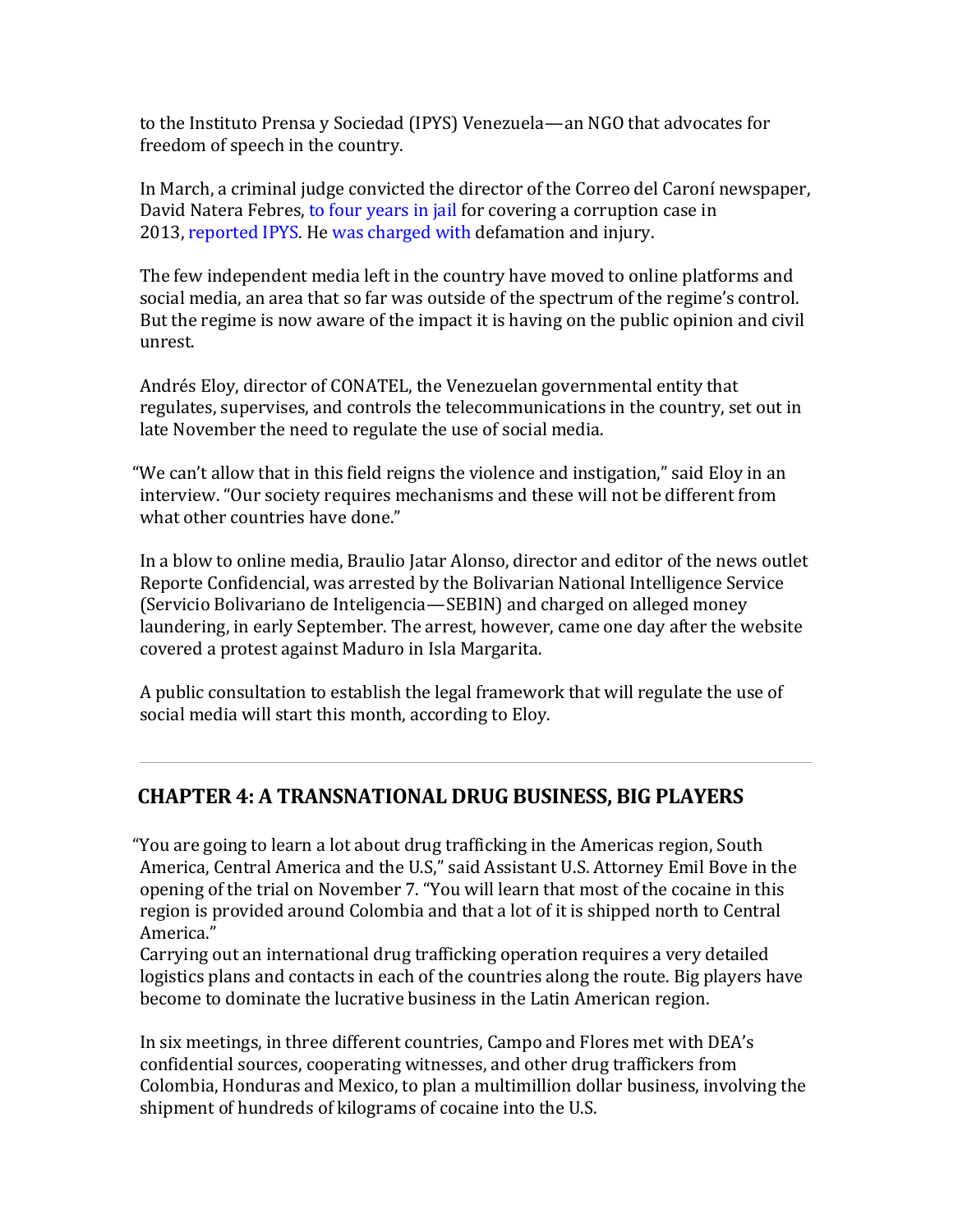This case brings to light the illegal schemes in the country as well as the extent of the criminal networks' operations throughout the region.

### COLOMBIA: WORLD'S MAIN SOURCE OF COCAINE

The cocaine that Campo and Flores were planning to smuggle into the U.S was allegedly provided by the FARC a year ago through intermediaries, some of whom so far are only known by their alias.

Colombia is considered the main coca producer in the world and a major source country for cocaine, with the Revolutionary Armed Forces of Colombia (FARC)—the biggest rebel group in the country and considered a terrorist group by the U.S. government—controlling up to 70 percent of the all the coca grown in Colombia.

Cocaine is the most trafficked drug from South America to the U.S in terms of volume and in terms of worth, according Eric Olson, an expert on drug trafficking in Latin America and Associate Director of the Latin American Program at the Woodrow Wilson International Center for Scholars in Washington, DC.

Colombia recently reached a peace agreement with the FARC, after more than four years of negotiations. The third point of the agenda addresses the problem of the illicit drugs and drug trafficking in the country. As part of the agreement, the FARC has committed to end its involvement in the illegal activity. The parties also agreed to intensify the fight against the organized crime groups and break up their support networks.

One of the main FARC units operating along the Venezuelan-Colombian border is the Armando Rios First Front, which is deeply involved in drug trafficking, according to Camero. The First Front said in early July that it would not demobilize and will continue its armed fight.

# VENEZUELA: A NARCO REGIME

"The criminal organizations need the protection of the State [to operate]," says Javier Osorio, expert on criminal violence in Latin America with a specific focus on Mexico, Colombia, and Central America."Protection understood as free crossing. 'Don't carry out law enforcement operations against me."

He says that the more authoritarian or less democratic a country is, the more suitable it is for criminals to operate and adds that the more homogenous the political structures are, the more higher up are the deals.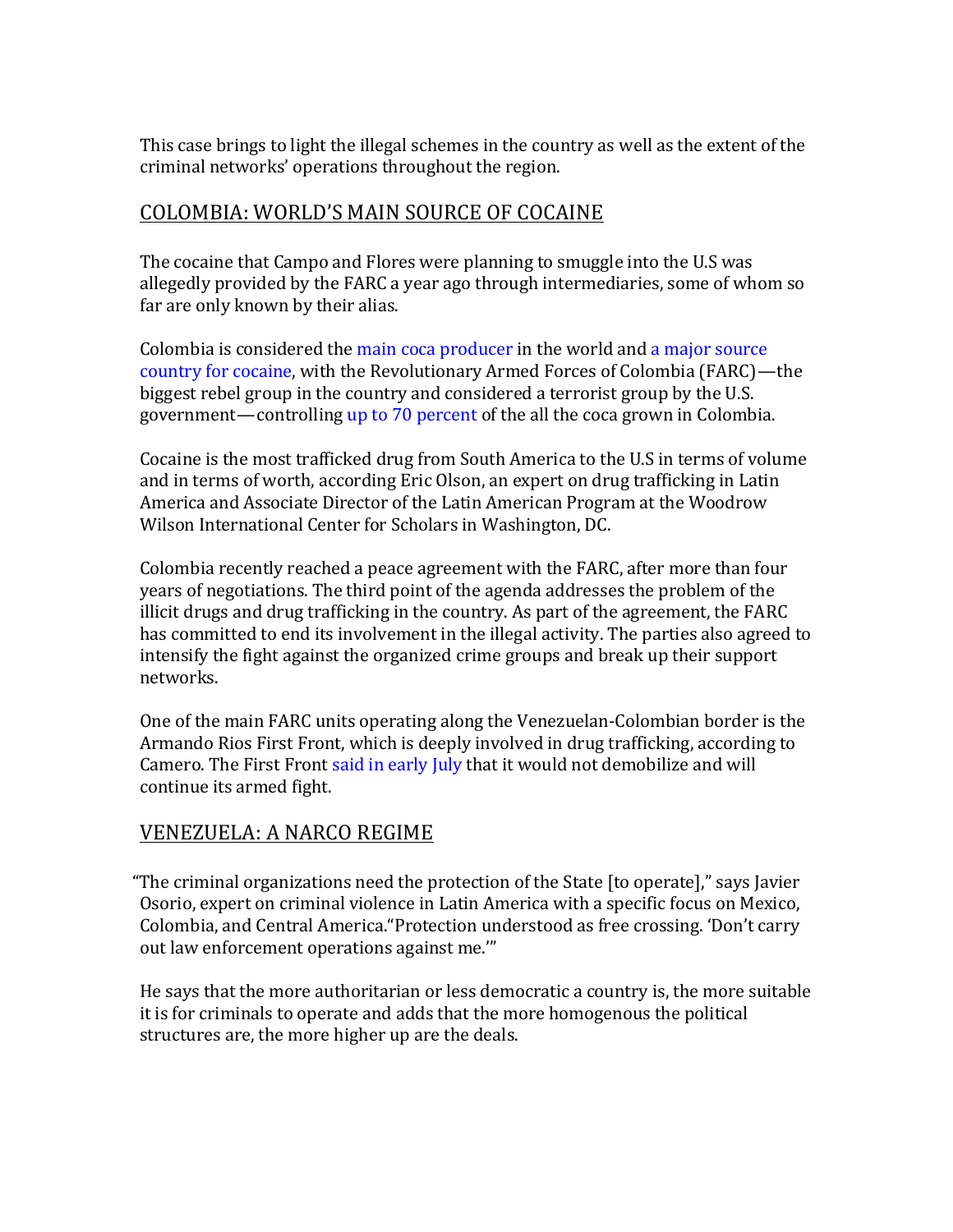"At high level, there are political relationships of power and mutual benefit," explains Osorio. "And that implies corruption. 'You let me operate and I channel you resources of the drug trade.""

In the late 1990s, the U.S and Colombia set up a program, called Plan Colombia, to increase Colombia's counternarcotics capabilities, expand and consolidate government presence, and improve the livelihoods of the most vulnerable Colombians.

The results of the plan have been mixed in Colombia but it had a negative effect in Venezuela. It pushed the Colombian criminal and illegal groups to the borders of the country, particularly to the Venezuelan-Colombian border.

In addition, the ideological sympathy between the Chavez government and the FARC opened the door for this group to operate with relative impunity in Venezuelan territory.

In 2005, Chavez expelled the DEA from the country, asserting that it was not necessary to fight against the drug trade, accusing it of supporting the illegal trade and carrying out intelligence surveillance against the government.

This sent the message to other Colombian groups, including the National Liberation Army (ELN) and the criminal groups that appeared after the demobilization of the paramilitaries between 2003 and 2006—known as Criminal Bands—that Venezuela was an open territory to operate, according to experts.

That same year, the reform of the law related to drugs in Venezuela gave competence to all the forces of the military in the country—the army, navy, air force, and  $GN$ —to combat the drug trade; a task that was previously and exclusively carried out by then GN, which was in charge of protecting the borders.

The result was a deeper involvement of the military in the drug trade, according to Camero.

In one of the most notable cases, 1.3 tons of cocaine from Colombia were packed in 31 suitcases and sent to the Charles de Gaulle Airport in Paris, France, in an Air France commercial flight, from the Simon Bolivar International Airport in Maiquetia, Venezuela, in 2013.

Three officials of the GN were arrested for alleged involvement in the operation. In August, 10 individuals, some of them members of the GN, were sentenced 22.5 years in prison. None of them were high-level military officials.

Campo and Flores were planning to use the International Airport to load 800 kilograms of cocaine, packed in suitcases, in a private aircraft. But this time the cocaine was going to be sent from the presidential hangar (the ramp 4). Something not seen before, according to Camero.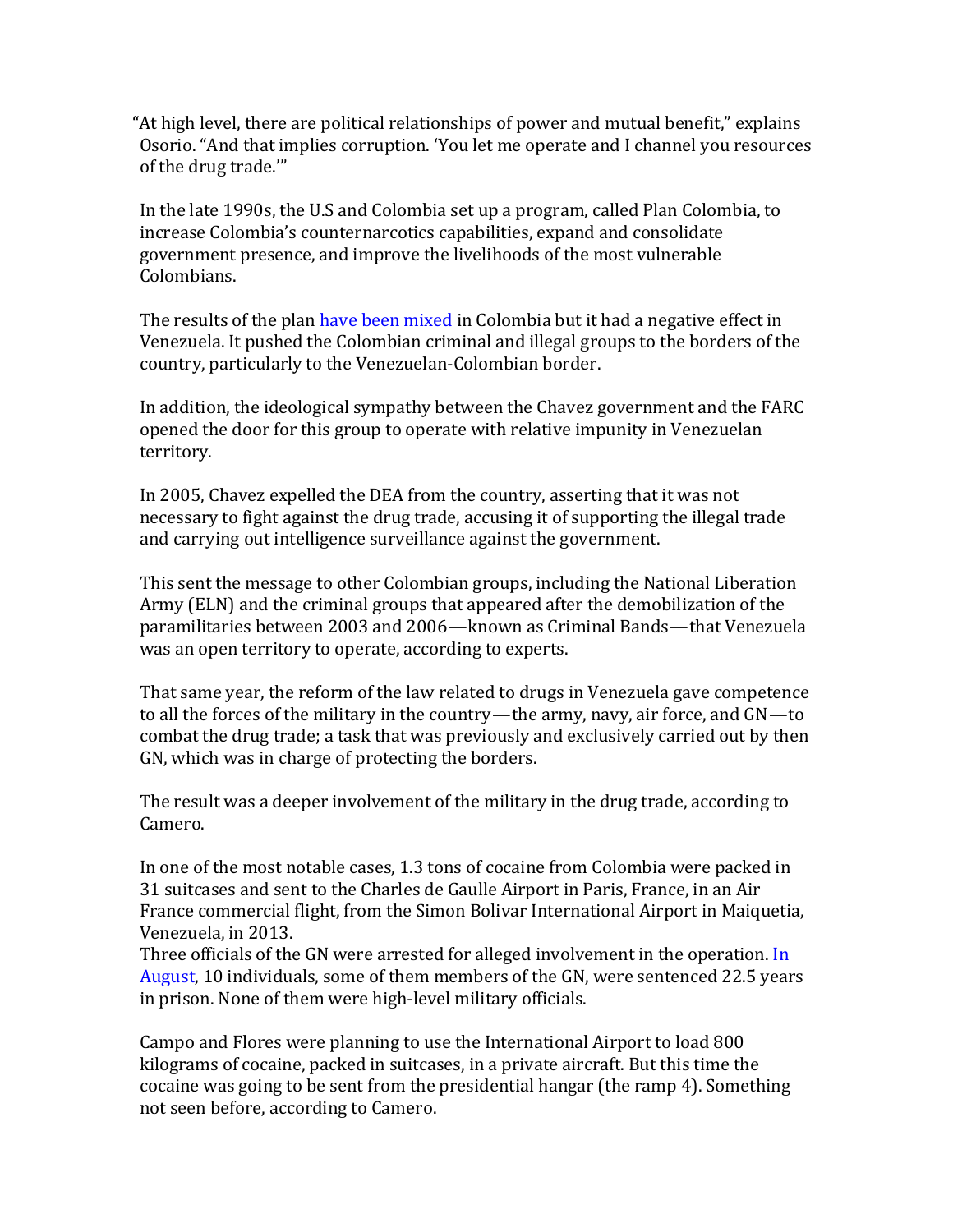"You will hear Flores brag that he had complete control of the airport in Venezuela," said Bove in the opening of the trial. "And he assured the people at the meeting that the drugs would be sent from the presidential hangar at the airport. The hangar controlled by the President of Venezuela."

Since the expulsion of the DEA, the regime has said that the country has shown achievements in its fight against the drug trade through drug seizures and arrests of drug traffickers. But experts have another reading of the results.

"It simply means that the drug trafficked through the country has increased exponentially," says Cedeño. "And as in any business, there is an index loss that will fall into the authorities hands to satisfy those structures within the State."

Venezuela is today a key transit route for drugs heading to Central America, the United States, Europe and West Africa, according to a 2015 U.S Department of State report.

#### HONDURAS: JUMPING-OFF POINT FOR NARCOTICS

In early November, Campo and Flores traveled to San Pedro Sula, Honduras to plan a drug trafficking operation. They were interested in sending an aircraft with legitimate-seeming flight plans, laden with cocaine from Venezuela to Honduras.

On November 15, the drug was going to be received at the Juan Manuel Galvez International Airport in Roatan island in the afternoon. If something went wrong, a plan B was already set in place. The drug flight would land in a clandestine airstrip in La Mosquitia region, eastern Honduras.

Honduras is a midway point of the path between South America (the main coca producer) and the U.S (the main drugs consumer).

"The U.S only has five percent of the world population and consumes 25 percent of all the drugs," according to Osorio. "It is an incredibly valuable, big, very resilient market to any sort of intervention to the supply."

It's geography and the inaccessibility into remote areas, corrupt law enforcement authorities and lack of resources make the country an ideal place for drug traffickers to operate.

Honduran National Police and military officers were in the payroll of the drug traffickers operating at Roatan's airport, according to the testimony of Carlos Gonzalez—an air traffic controller at the airport who was involved in the drug trafficking venture. The role of the security forces was to turn a blind eye on the drug operation.